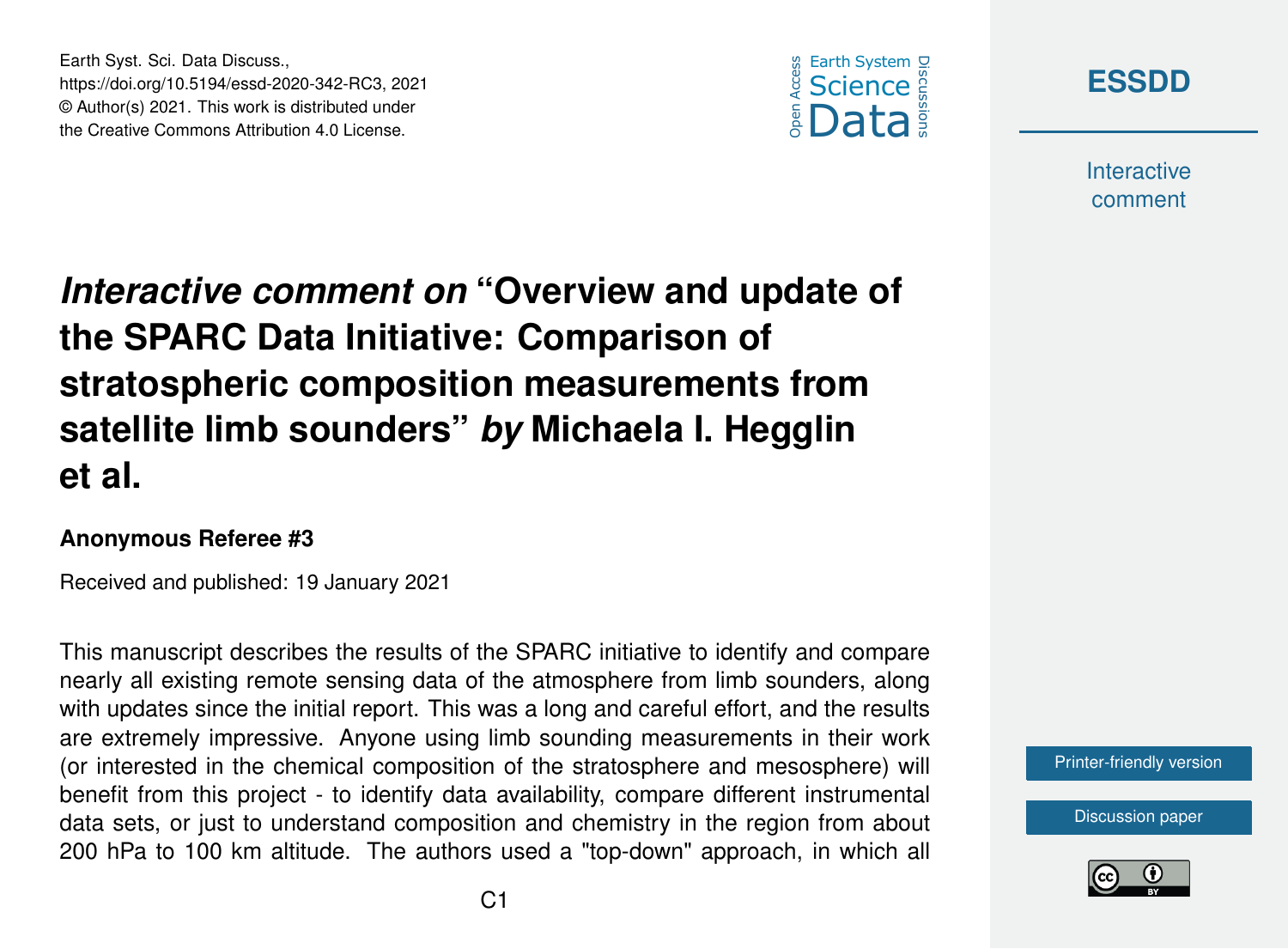measurements are averaged into altitude-latitude bins and compared. For a project of this scope and completeness, this is probably the only feasible way to accomplish the goals and show the results in a finite amount of space. It is also a nice complement to more traditional methods of evaluating remote sensing data by comparing coincident profiles or measurements. Only some of the highlights are included here, but all data are available on a separate website. For many readers, the multi-instrument mean (MIM) will be most useful, but there are also carefully analyzed data on differences between each data set and the MIM, as well as details about sampling, and a brief description of the general level of understanding about each constituent. With a few minor revisions, this paper will be an excellent contribution to the literature.

P.17, SAGE II improvements - I am always cautious when data sets are reanalyzed to show better agreement. It is natural for the reanalysis to more closely approach the consensus value, but that is not necessarily the "true" value. The explanation is quite reasonable though; no changes needed.

Section 4.5 and following - Peroxyacetyl nitrate (PAN) is not mentioned in the paper, but it does contribute to NOy at the lower end of the altitude range shown (Figure 15). From in situ data from the NASA ATom mission, the fraction of PAN to NOy can be 1/3 to 1/2 in the tropics near 200 mbar. In the stratosphere (higher latitudes at 200 mbar), PAN is usually 10% or less. But it can still be a measurable fraction of NOy in the midlatitudes, probably more likely in the summer when the tropopause is higher. This will likely only affect the very bottom of the NOy plots, but it should probably be at least mentioned briefly in the text.

P.27, l.7 Besides the non-uniformity of sampling, another factor can be the long-term trends in various gases. For example, CFC11 and 12 reached a peak and are now decreasing. But for a gas like water, the long-term trend is not so obvious (and quite important for climate forcing). The "true" (or measured) MIM could be changing over time. This is beyond the scope of this paper, but could be (briefly) mentioned as a possibility in the section on H2O. My understanding of the MIM here is that it is the **[ESSDD](https://essd.copernicus.org/preprints/)**

**Interactive** comment

[Printer-friendly version](https://essd.copernicus.org/preprints/essd-2020-342/essd-2020-342-RC3-print.pdf)

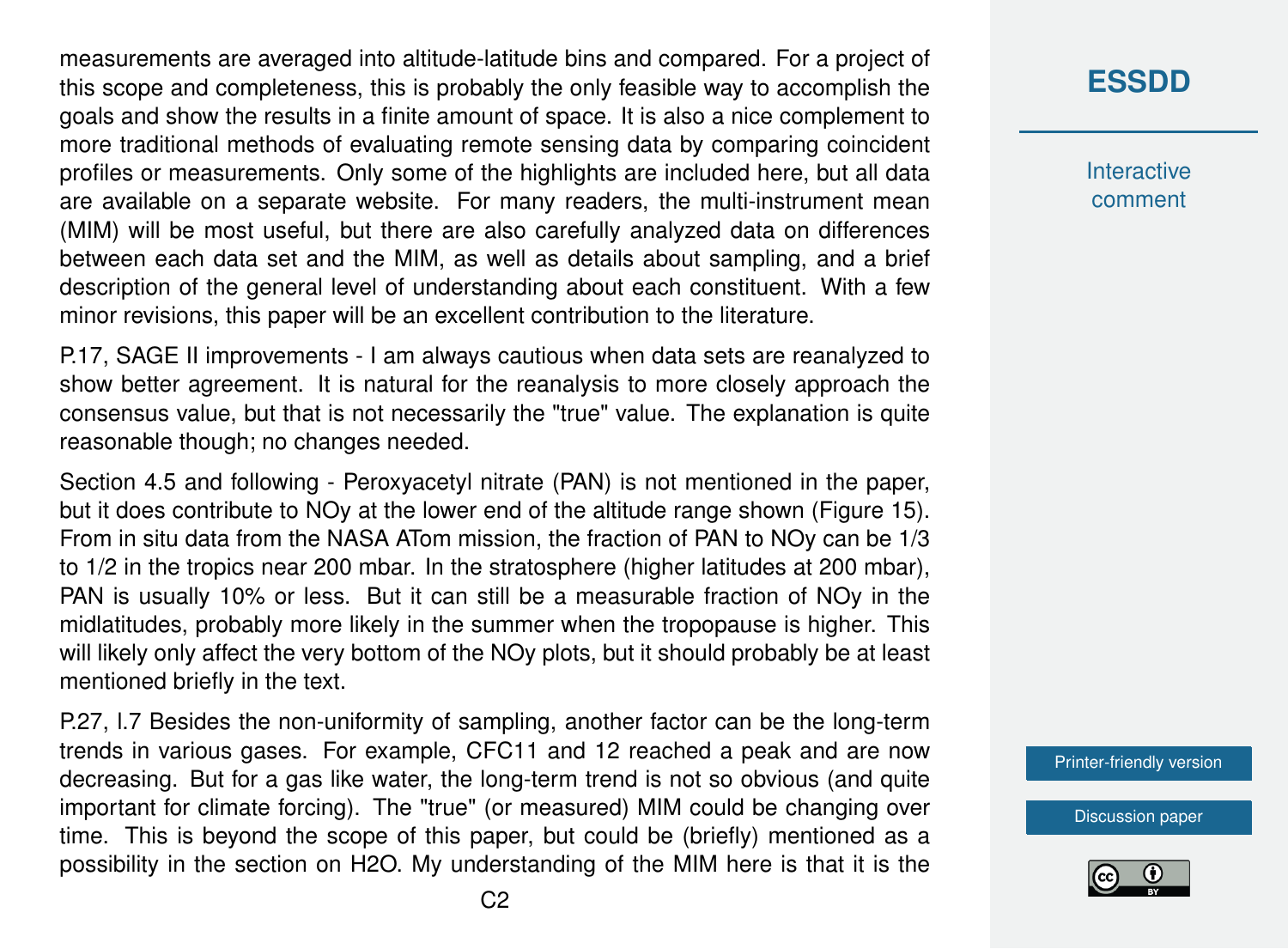C3

average over the duration of the measurements, and does not change with time. If that is not correct, then I missed it in the text.

Some further, more specific comments:

P.1, l.8 It is difficult to separate "long-lived trace gases" and "transport tracers". There is considerable overlap. Just an observation; no changes needed in the text.

P.2, l.2 "nitrogens"? Maybe "nitrogen-containing species"

l.7 add comma after "climatologies" (if "which" refers back to "approach").

l.12 "intended summary"

P.3, l. 25, I was initially confused why TES did not appear here, but was on the list on P.2, l.6. It is explained on P.5, and is fine; no changes needed.

l.27 At some point NOx and NOy should probably be defined, although almost everyone knows what they are. I was curious how NOy would be handled, since it's hard to measure all components of NOy with limb sounding. Defining them later in the paper is OK; see comment above about components of NOy in the troposphere.

l.33, "data are"

P.4, l.29 "its" instead of "the above" (since I don't see any disadvantages listed above)

P.5, l.4, "JGR - Atmospheres"

P.6, l.5 vs. l.17, dates include S3/ISS or not?

P.8, l.12, "98.55 S"? Maybe drop the "S"?

l.22, "on board Envisat"

P.10, l.29 perhaps something like "demonstration of ultrasensitive sub-mm limb emission observations..." And I don't think 4 K should be hyphenated.

P.13, l.8, not sure why "roughly-uniform" is hyphenated. Or why "generally" and

**[ESSDD](https://essd.copernicus.org/preprints/)**

**Interactive** comment

[Printer-friendly version](https://essd.copernicus.org/preprints/essd-2020-342/essd-2020-342-RC3-print.pdf)

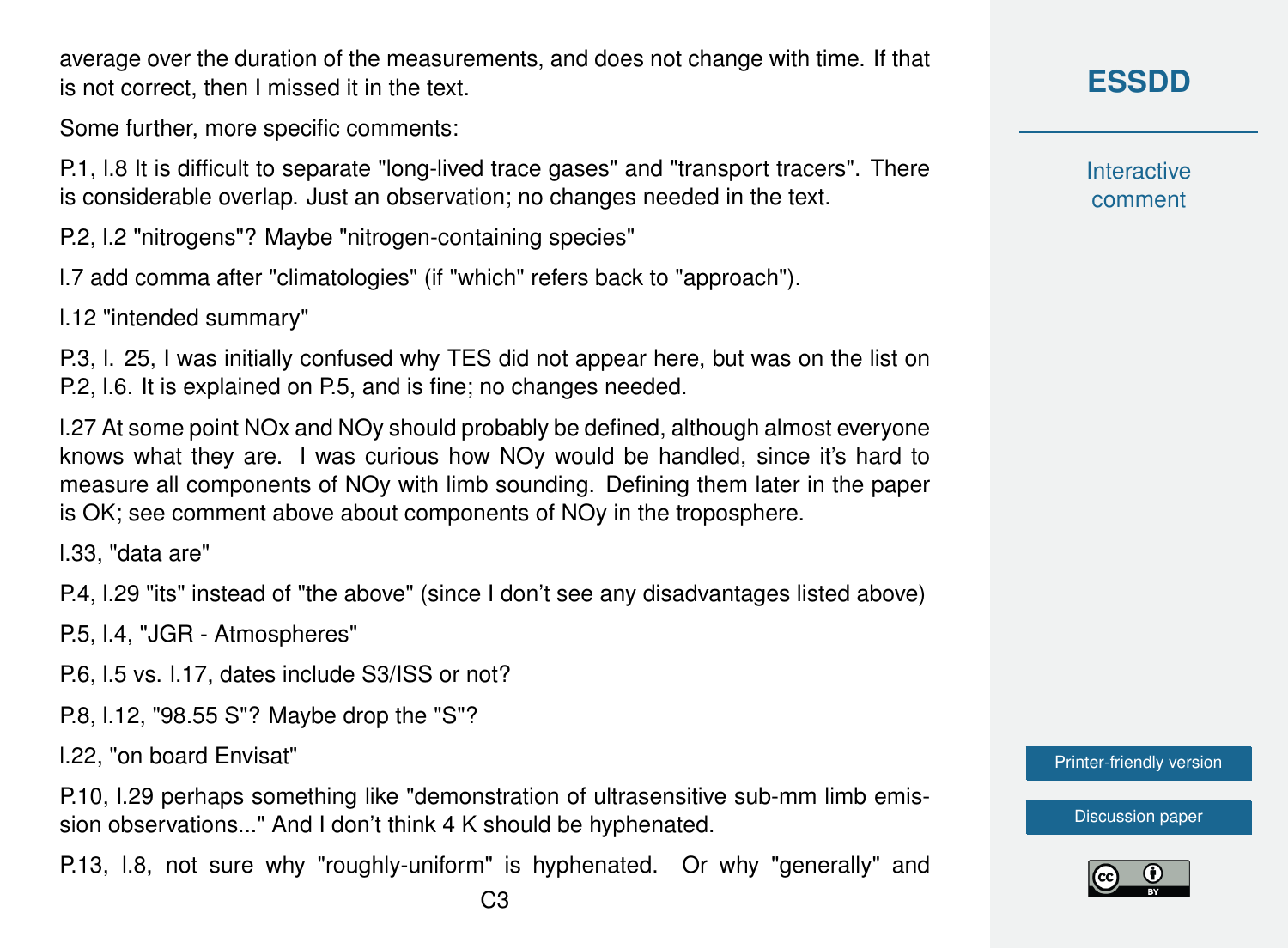"roughly" are both used together. Perhaps "is roughly uniform with respect to longitude".

l.17 "can be found"

P.14,l.17 Where can this second summary be found? In SPARC 2017?

P.15,l.25 "spectroscopic"

l.30, I don't think that MS and US have been defined.

P.16,l.28, What is the "LM"? OK, it's all in Table 4 (I missed the reference to it on P.12, l.7). But would it be worthwhile to include the stratopause in a figure somewhere too (like the top panel of Figure 4, where it won't get in the way too much)? Maybe not. It was not obvious to me whether the boundary between the US and LM is simply taken as an altitude or pressure level, or whether it has latitudinal structure (or varies with month). Not an important point, and I may have missed a description of this - fine as long as it is clear to an interested reader. (If needed, you could probably put any explanations in the Table 4 caption.)

l.33, "carbon dioxide and other anthropogenically emitted greenhouse gases" or something like that. And maybe combine the next two sentences as "H2O is also a key constituent in atmospheric chemistry as a source gas of the hydroxyl radical..."

P.18, l.15 Does USLM mean "upper stratosphere and lower mesosphere"?

P.19, l.27 Need to edit this sentence - something like "a somewhat patchier difference field, however, it provides supporting evidence..." or "a somewhat patchier difference field, however, which provides supporting evidence..." or "a somewhat patchier difference field, however, providing supporting evidence..." I'm not sure I follow the logic in this sentence.

l.33 I assume that "overlap year" describes when all three instruments were reporting data. Also, "confirms the results described here"

**Interactive** comment

[Printer-friendly version](https://essd.copernicus.org/preprints/essd-2020-342/essd-2020-342-RC3-print.pdf)

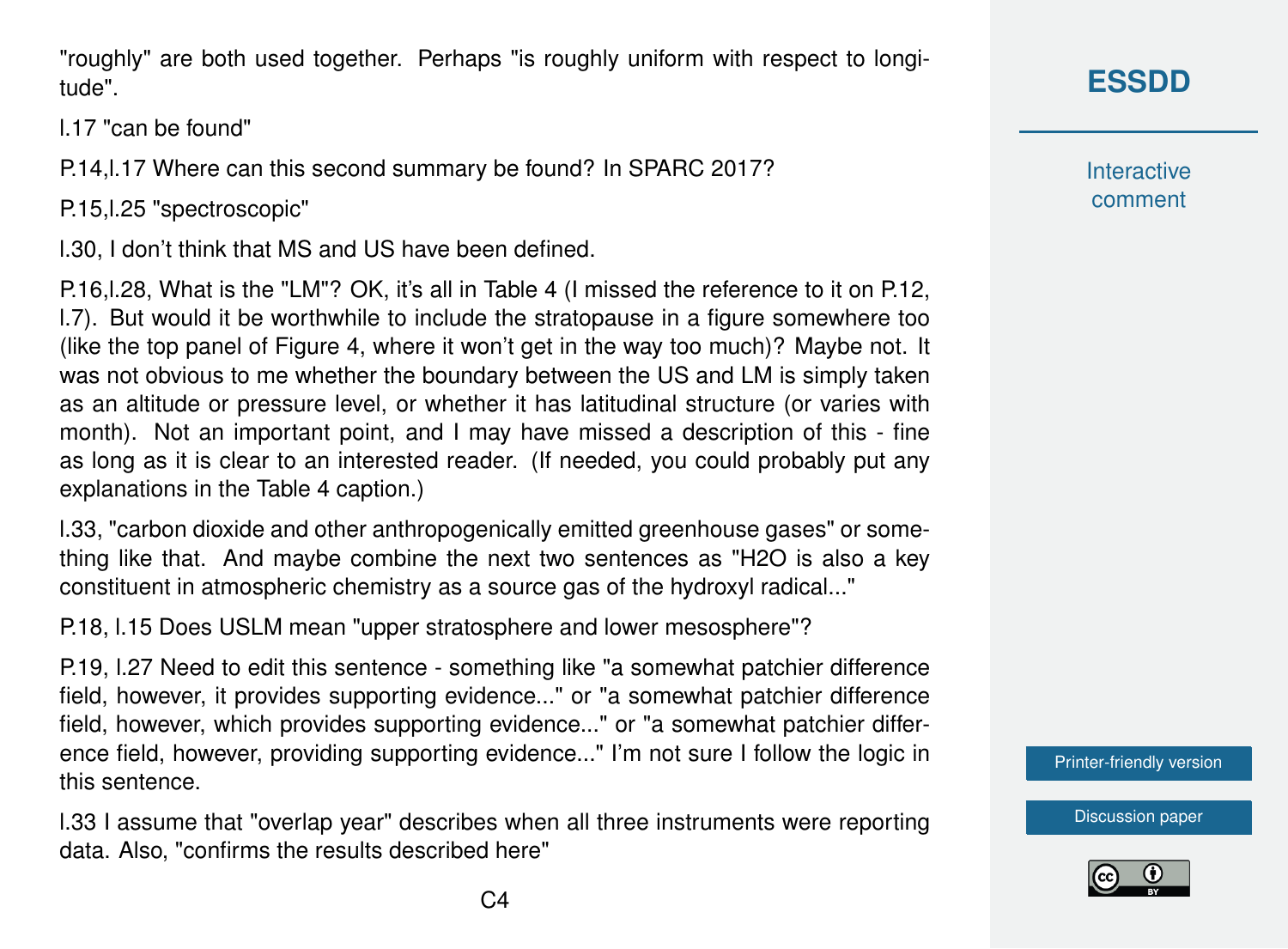P.20, l.1 I would not hyphenate "mean state".

P.21, l.16 "for which they provided data."

l.18 OK, here are the definitions of NOy and NOx (fine with me). In the midtroposphere, peroxyacetyl nitrate (PAN) is one of the major components of NOy. This is mostly below the altitudes shown here, but see comment above.

l.25 "mechanisms"

l.29 "conversion" instead of "exchange"?

l.32 "is taken into account"

P.22, l.25, "latitude bands"?

P.23, l.8, "consistent with" rather than "confirming"?

P.58 I did not notice the reference to table 3 while reading the text. That is a fine way to make all the descriptions quantitative.

Table A2, perhaps "added recently" or at least "newly added"

Figure 8 - missing units on the color bars. I am guessing they should be ppm and percent, but the lower one could be ppb. Also, some of the subscript "4" look a little too small and too close to the "CH" (like for HALOE).

Figure 10 - x-axis labels are a little confusing. Is there room to write "Jan 2006" etc.? If not, then having the year under the month should work. Similar comment for Figure 12.

Figure A1 - About the units on the color bars: In the middle figures, do the grid boxes represent the number of samples per year, and in the lower figures, the boxes represent the number of samples per month in each latitude bin for each month? I suppose so, but maybe that can be included in the figure (like in the color bar) or in the caption.

**Interactive** comment

[Printer-friendly version](https://essd.copernicus.org/preprints/essd-2020-342/essd-2020-342-RC3-print.pdf)